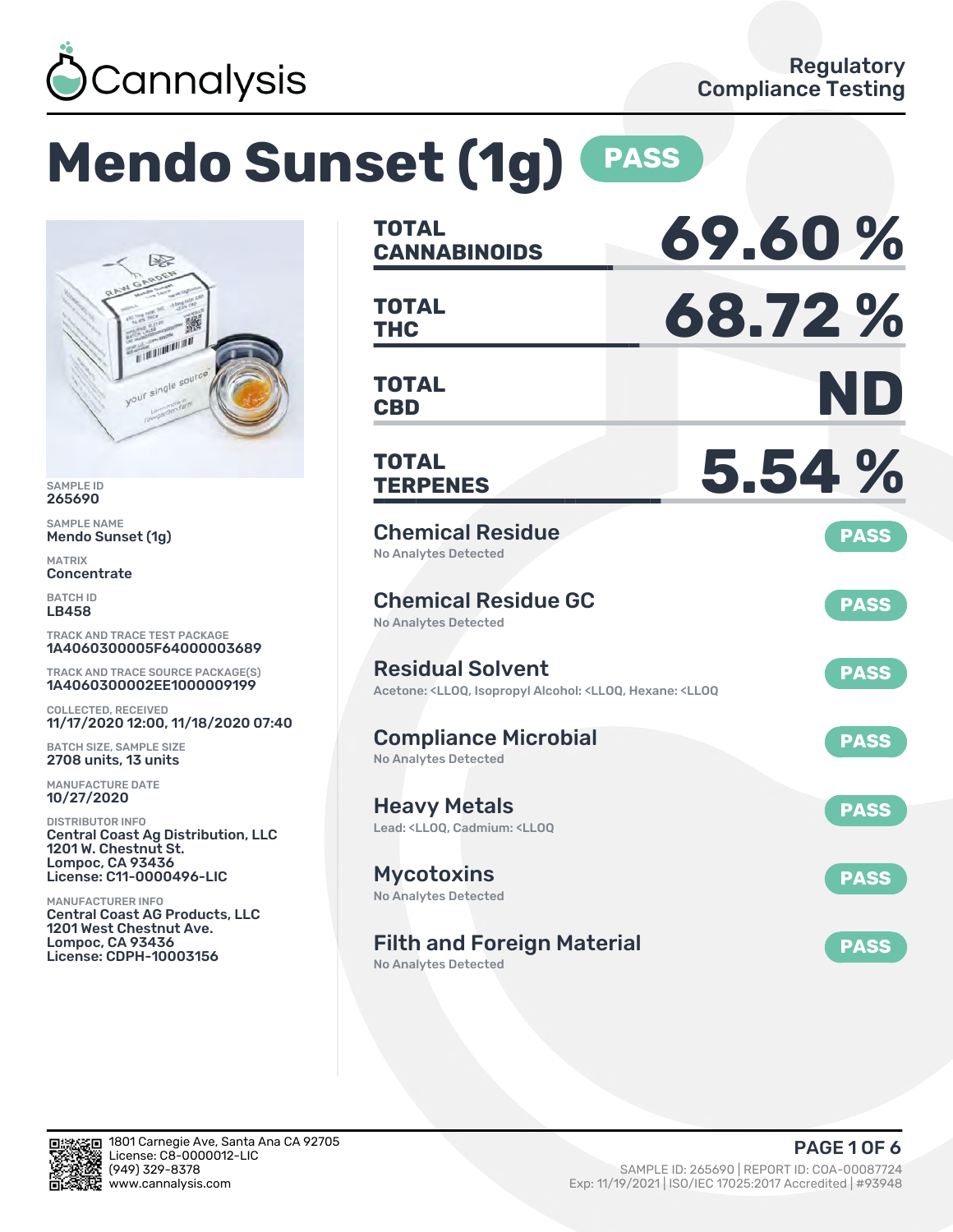

### CANNABINOID ANALYSIS

TOTAL THC,CBD, and CANNABINOIDS value(s) have been decarboxylated.

| TOTAL THC:          | 687.2 mg/g (68.72 %), 687.2 mg per package |
|---------------------|--------------------------------------------|
| TOTAL CBD:          | ND.                                        |
| TOTAL CANNABINOIDS: | $696.0$ mg/g $(69.60\%)$                   |

UNIT OF MEASUREMENT: Milligrams per Gram(mg/g)

| <b>ANALYTE</b>         | <b>RESULT</b>        | <b>LOD</b> | <b>LLOO</b> | <b>ANALYTE</b>   | <b>RESULT</b>           | <b>LOD</b> | LL <sub>00</sub> |
|------------------------|----------------------|------------|-------------|------------------|-------------------------|------------|------------------|
| THCa                   | 755.6 mg/g (75.56 %) | 0.2000     | 0.4000      | CBD <sub>v</sub> | <b>ND</b>               | 0.2000     | 0.4000           |
| D9THC                  | 24.54 mg/g (2.454 %) | 0.2000     | 0.4000      | CBGa             | 7.145 mg/g (0.7145 %)   | 0.2000     | 0.4000           |
| D8THC                  | <b>ND</b>            | 0.2000     | 0.4000      | <b>CBG</b>       | $2.622$ mg/g (0.2623 %) | 0.2000     | 0.4000           |
| <b>THC<sub>v</sub></b> | <b>ND</b>            | 0.2000     | 0.4000      | CBN              | <b>ND</b>               | 0.2000     | 0.4000           |
| CBDa                   | <b>ND</b>            | 0.2000     | 0.4000      | CBC              | <b>ND</b>               | 0.2000     | 0.4000           |
| <b>CBD</b>             | <b>ND</b>            | 0.2000     | 0.4000      |                  |                         |            |                  |
|                        |                      |            |             |                  |                         |            |                  |

#### ADDITIONAL INFORMATION

| Method:              | SOP-TECH-001 | Sample Prepped: 11/18/2020 15:15  | Sample Approved: 11/19/2020 10:16  |  |
|----------------------|--------------|-----------------------------------|------------------------------------|--|
| Instrument: UPLC-DAD |              | Sample Analyzed: 11/18/2020 19:41 | Prep-Analytical Batch: 23531-18220 |  |



### TERPENE ANALYSIS

| UNIT OF MEASUREMENT: | Milligrams per Gram(mg/g) |
|----------------------|---------------------------|
|----------------------|---------------------------|

| <b>ANALYTE</b>                                                                                                                                                      | <b>RESULT</b>                                                                                                        | LOD    | <b>LLOO</b> | <b>ANALYTE</b>        | <b>RESULT</b>                                      | <b>LOD</b> | <b>LLOO</b> |
|---------------------------------------------------------------------------------------------------------------------------------------------------------------------|----------------------------------------------------------------------------------------------------------------------|--------|-------------|-----------------------|----------------------------------------------------|------------|-------------|
| 3-Carene                                                                                                                                                            | <b>ND</b>                                                                                                            | 0.5000 | 1.000       | Alpha bisabolol       | 2.132 mg/g (0.2132 %)                              | 0.5000     | 1.000       |
| Alpha cedrene                                                                                                                                                       | <b>ND</b>                                                                                                            | 0.5000 | 1.000       | Alpha humulene        | 3.603 mg/g (0.3603 %)                              | 0.5000     | 1.000       |
| Alpha pinene                                                                                                                                                        | 1.749 mg/g $(0.1749\%)$                                                                                              | 0.5000 | 1.000       | Alpha terpinene       | <b>ND</b>                                          | 0.5000     | 1.000       |
| Alpha terpineol                                                                                                                                                     | 1.265 mg/g $(0.1265%)$                                                                                               | 0.3300 | 0.6500      | Beta caryophyllene    | 11.34 mg/g (1.134 %)                               | 0.5000     | 1.000       |
| Beta myrcene                                                                                                                                                        | 19.43 mg/g (1.943 %)                                                                                                 | 0.5000 | 1.000       | Beta pinene           | 1.448 mg/g $(0.1448\%)$                            | 0.6100     | 1.210       |
| <b>Borneol</b>                                                                                                                                                      | <b>ND</b>                                                                                                            | 0.5000 | 1.000       | Camphene              | <b>ND</b>                                          | 0.5000     | 1.000       |
| Camphor                                                                                                                                                             | <b>ND</b>                                                                                                            | 0.5000 | 1.000       | Caryophyllene oxide   | <b>ND</b>                                          | 0.5000     | 1.000       |
| Cedrol                                                                                                                                                              | <b>ND</b>                                                                                                            | 0.5000 | 1.000       | Cis nerolidol         | <b>ND</b>                                          | 0.5000     | 1.000       |
| Eucalyptol                                                                                                                                                          | <b>ND</b>                                                                                                            | 0.5000 | 1.000       | Fenchol               | 1.369 mg/g (0.1369 %)                              | 0.5000     | 1.000       |
| Fenchone                                                                                                                                                            | <b>ND</b>                                                                                                            | 0.5000 | 1.000       | Gamma terpinene       | <b>ND</b>                                          | 0.5000     | 1.000       |
| Gamma terpineol                                                                                                                                                     | <b>ND</b>                                                                                                            | 0.1000 | 0.2100      | Geranyl acetate       | <b>ND</b>                                          | 0.5000     | 1.000       |
| Guaiol                                                                                                                                                              | <ll0q< td=""><td>0.5000</td><td>1.000</td><td>Isoborneol</td><td><b>ND</b></td><td>0.5000</td><td>1.000</td></ll0q<> | 0.5000 | 1.000       | Isoborneol            | <b>ND</b>                                          | 0.5000     | 1.000       |
| Isopulegol                                                                                                                                                          | <b>ND</b>                                                                                                            | 0.5000 | 1.000       | Limonene              | 8.575 mg/g $(0.8575%)$                             | 0.5000     | 1.000       |
| Linalool                                                                                                                                                            | 2.318 mg/g (0.2318 %)                                                                                                | 0.5000 | 1.000       | Menthol               | <b>ND</b>                                          | 0.5000     | 1.000       |
| Ocimene 1                                                                                                                                                           | <b>ND</b>                                                                                                            | 0.1600 | 0.3100      | Ocimene 2             | 2.267 mg/g $(0.2267%)$                             | 0.3500     | 0.6900      |
| P-cymene                                                                                                                                                            | <b>ND</b>                                                                                                            | 0.5200 | 1.050       | P-mentha-1,5-diene ND |                                                    | 0.5000     | 1.000       |
| Pulegone                                                                                                                                                            | <b>ND</b>                                                                                                            | 0.5000 | 1.000       | Sabinene              | <b>ND</b>                                          | 0.5000     | 1.000       |
| Sabinene hydrate                                                                                                                                                    | <b>ND</b>                                                                                                            | 0.5000 | 1.000       | Terpinolene           | <lloq< td=""><td>0.5000</td><td>1.000</td></lloq<> | 0.5000     | 1.000       |
| Trans beta farnesene <ll00< td=""><td></td><td>0.5000</td><td>1.000</td><td>Trans nerolidol</td><td><lloq< td=""><td>0.5000</td><td>1.000</td></lloq<></td></ll00<> |                                                                                                                      | 0.5000 | 1.000       | Trans nerolidol       | <lloq< td=""><td>0.5000</td><td>1.000</td></lloq<> | 0.5000     | 1.000       |
| Valencene                                                                                                                                                           | <b>ND</b>                                                                                                            | 0.5000 | 1.000       |                       |                                                    |            |             |

#### ADDITIONAL INFORMATION



Method: SOP-TECH-027 Sample Prepped: 11/18/2020 15:48 Sample Approved: 11/19/2020 12:30 Prep-Analytical Batch: 23550-18197

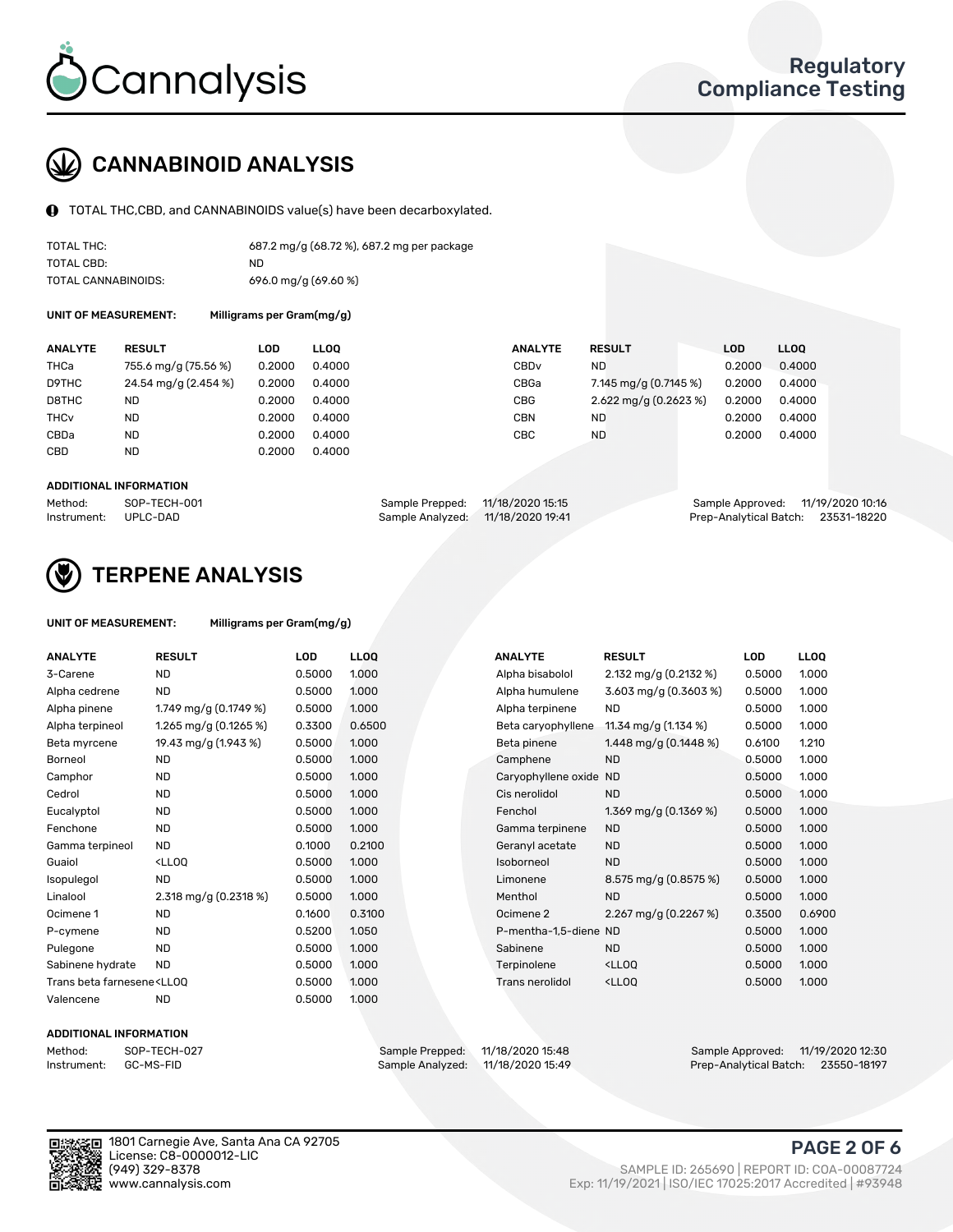

### CHEMICAL RESIDUE ANALYSIS PASS

UNIT OF MEASUREMENT: Micrograms per Gram(ug/g)

| <b>ANALYTE</b>                | <b>RESULT</b> | LOD    | LLOQ   | <b>ACTION LEVEL</b> |      | <b>ANALYTE</b>      | <b>RESULT</b> | LOD    | <b>LLOQ</b> | <b>ACTION LEVEL</b> |      |
|-------------------------------|---------------|--------|--------|---------------------|------|---------------------|---------------|--------|-------------|---------------------|------|
| Abamectin                     | <b>ND</b>     | 0.0200 | 0.0400 | 0.1000              | Pass | Acephate            | <b>ND</b>     | 0.0200 | 0.0400      | 0.1000              | Pass |
| Acequinocyl                   | <b>ND</b>     | 0.0200 | 0.0400 | 0.1000              | Pass | Acetamiprid         | <b>ND</b>     | 0.0200 | 0.0400      | 0.1000              | Pass |
| Aldicarb                      | <b>ND</b>     | 0.0200 | 0.0400 | 0.0                 | Pass | Azoxystrobin        | <b>ND</b>     | 0.0200 | 0.0400      | 0.1000              | Pass |
| <b>Bifenazate</b>             | <b>ND</b>     | 0.0200 | 0.0400 | 0.1000              | Pass | <b>Bifenthrin</b>   | <b>ND</b>     | 0.0200 | 0.0400      | 3.000               | Pass |
| <b>Boscalid</b>               | <b>ND</b>     | 0.0200 | 0.0400 | 0.1000              | Pass | Carbaryl            | <b>ND</b>     | 0.0200 | 0.0400      | 0.5000              | Pass |
| Carbofuran                    | <b>ND</b>     | 0.0200 | 0.0400 | 0.0                 | Pass | Chlorantraniliprole | <b>ND</b>     | 0.0200 | 0.0400      | 10.00               | Pass |
| Clofentezine                  | <b>ND</b>     | 0.0200 | 0.0400 | 0.1000              | Pass | Coumaphos           | <b>ND</b>     | 0.0200 | 0.0400      | 0.0                 | Pass |
| Cyfluthrin                    | <b>ND</b>     | 0.4000 | 1.000  | 2.000               | Pass | Cypermethrin        | <b>ND</b>     | 0.4000 | 1.000       | 1.000               | Pass |
| Daminozide                    | <b>ND</b>     | 0.0200 | 0.0400 | 0.0                 | Pass | Diazinon            | <b>ND</b>     | 0.0200 | 0.0400      | 0.1000              | Pass |
| Dichlorvos                    | <b>ND</b>     | 0.0200 | 0.0400 | 0.0                 | Pass | Dimethoate          | <b>ND</b>     | 0.0200 | 0.0400      | 0.0                 | Pass |
| Dimethomorph                  | <b>ND</b>     | 0.0200 | 0.0400 | 2.000               | Pass | Ethoprophos         | <b>ND</b>     | 0.0200 | 0.0400      | 0.0                 | Pass |
| Etofenprox                    | <b>ND</b>     | 0.0200 | 0.0400 | 0.0                 | Pass | Etoxazole           | <b>ND</b>     | 0.0200 | 0.0400      | 0.1000              | Pass |
| Fenhexamid                    | <b>ND</b>     | 0.0200 | 0.0400 | 0.1000              | Pass | Fenoxycarb          | <b>ND</b>     | 0.0200 | 0.0400      | 0.0                 | Pass |
| Fenpyroximate                 | <b>ND</b>     | 0.0200 | 0.0400 | 0.1000              | Pass | Fipronil            | <b>ND</b>     | 0.0400 | 0.1000      | 0.0                 | Pass |
| Flonicamid                    | <b>ND</b>     | 0.0200 | 0.0400 | 0.1000              | Pass | Fludioxonil         | <b>ND</b>     | 0.0200 | 0.0400      | 0.1000              | Pass |
| Hexythiazox                   | <b>ND</b>     | 0.0200 | 0.0400 | 0.1000              | Pass | Imazalil            | <b>ND</b>     | 0.0200 | 0.0400      | 0.0                 | Pass |
| Imidacloprid                  | <b>ND</b>     | 0.0200 | 0.0400 | 5.000               | Pass | Kresoxim methyl     | <b>ND</b>     | 0.0200 | 0.0400      | 0.1000              | Pass |
| Malathion                     | <b>ND</b>     | 0.0200 | 0.0400 | 0.5000              | Pass | Metalaxyl           | <b>ND</b>     | 0.0200 | 0.0400      | 2.000               | Pass |
| Methiocarb                    | <b>ND</b>     | 0.0200 | 0.0400 | 0.0                 | Pass | Methomyl            | <b>ND</b>     | 0.0200 | 0.0400      | 1.000               | Pass |
| Mevinphos                     | <b>ND</b>     | 0.0200 | 0.0400 | 0.0                 | Pass | Myclobutanil        | <b>ND</b>     | 0.0200 | 0.0400      | 0.1000              | Pass |
| Naled                         | <b>ND</b>     | 0.0200 | 0.0400 | 0.1000              | Pass | Oxamyl              | <b>ND</b>     | 0.0200 | 0.0400      | 0.5000              | Pass |
| Paclobutrazol                 | <b>ND</b>     | 0.0200 | 0.0400 | 0.0                 | Pass | Permethrins         | <b>ND</b>     | 0.0400 | 0.1000      | 0.5000              | Pass |
| Phosmet                       | <b>ND</b>     | 0.0200 | 0.0400 | 0.1000              | Pass | Piperonyl butoxide  | <b>ND</b>     | 0.0200 | 0.0400      | 3.000               | Pass |
| Prallethrin                   | <b>ND</b>     | 0.0200 | 0.0400 | 0.1000              | Pass | Propiconazole       | <b>ND</b>     | 0.0200 | 0.0400      | 0.1000              | Pass |
| Propoxur                      | <b>ND</b>     | 0.0200 | 0.0400 | 0.0                 | Pass | Pyrethrins          | <b>ND</b>     | 0.0200 | 0.0400      | 0.5000              | Pass |
| Pyridaben                     | <b>ND</b>     | 0.0200 | 0.0400 | 0.1000              | Pass | Spinetoram          | <b>ND</b>     | 0.0200 | 0.0400      | 0.1000              | Pass |
| Spinosad                      | <b>ND</b>     | 0.0300 | 0.0700 | 0.1000              | Pass | Spiromesifen        | <b>ND</b>     | 0.0200 | 0.0400      | 0.1000              | Pass |
| Spirotetramat                 | <b>ND</b>     | 0.0200 | 0.0400 | 0.1000              | Pass | Spiroxamine         | <b>ND</b>     | 0.0200 | 0.0400      | 0.0                 | Pass |
| Tebuconazole                  | <b>ND</b>     | 0.0200 | 0.0400 | 0.1000              | Pass | Thiacloprid         | <b>ND</b>     | 0.0200 | 0.0400      | 0.0                 | Pass |
| Thiamethoxam                  | <b>ND</b>     | 0.0200 | 0.0400 | 5.000               | Pass | Trifloxystrobin     | <b>ND</b>     | 0.0200 | 0.0400      | 0.1000              | Pass |
| <b>ADDITIONAL INFODMATION</b> |               |        |        |                     |      |                     |               |        |             |                     |      |



Method: SOP-TECH-002 Sample Prepped: 11/18/2020 15:15 Sample Approved: 11/19/2020 13:19 Instrument: LC-MS/MS Sample Analyzed: 11/18/2020 16:26 Prep-Analytical Batch: 23538-18202



PAGE 3 OF 6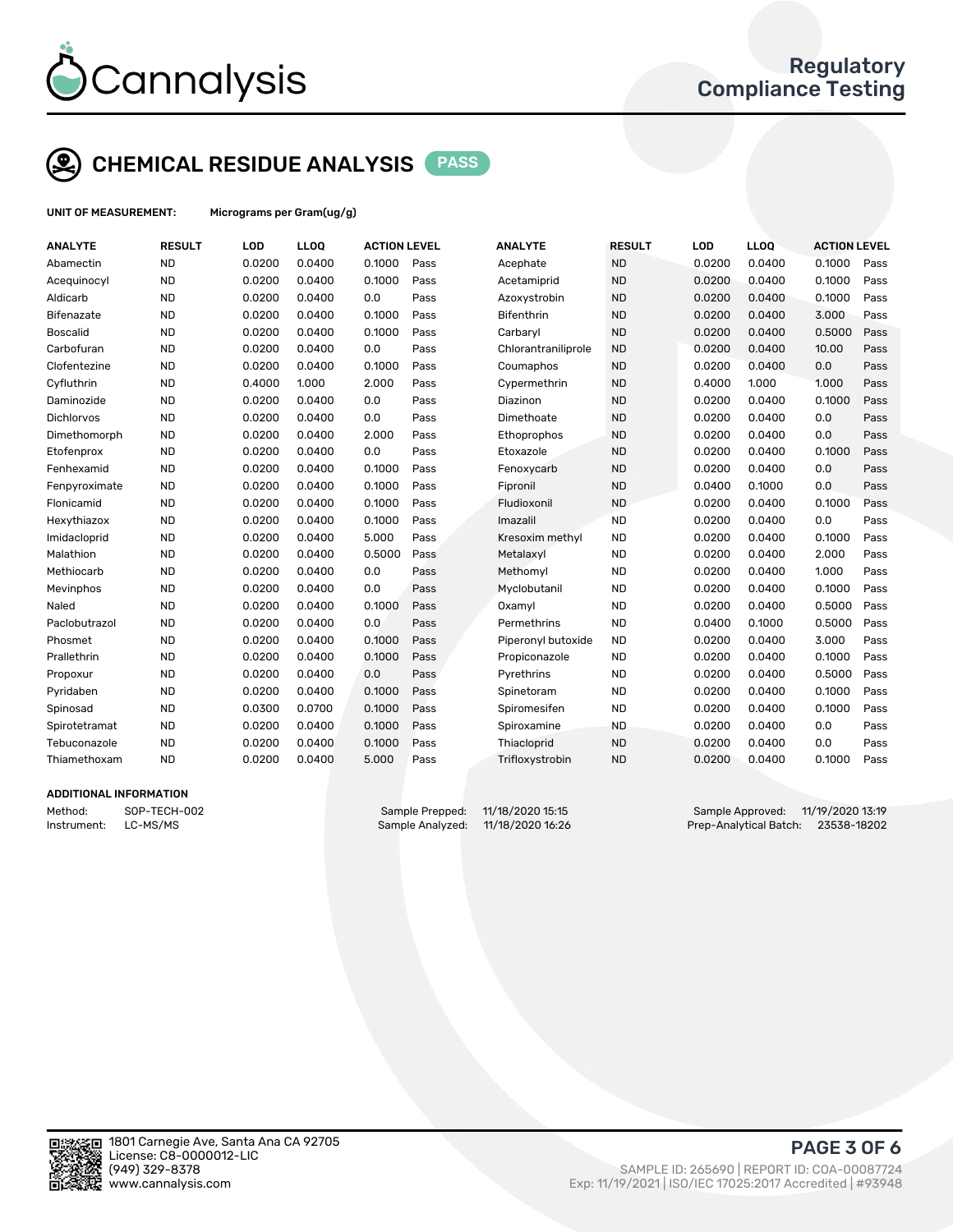

### CHEMICAL RESIDUE GC ANALYSIS PASS

| UNIT OF MEASUREMENT: |               | Micrograms per Gram(ug/g) |        |                     |                |               |        |        |                     |      |
|----------------------|---------------|---------------------------|--------|---------------------|----------------|---------------|--------|--------|---------------------|------|
| <b>ANALYTE</b>       | <b>RESUL1</b> | LOD                       | LLOO.  | <b>ACTION LEVEL</b> | <b>ANALYTE</b> | <b>RESULT</b> | LOD    | LLOO   | <b>ACTION LEVEL</b> |      |
| Captan               | ND            | 0.1000                    | 0.2000 | 0.7000<br>Pass      | Chlordane      | <b>ND</b>     | 0.0109 | 0.0136 | 0.0                 | Pass |

| Captan<br>Methyl parathion    | <b>ND</b><br><b>ND</b>   | 0.1000<br>0.0400 | 0.2000<br>0.1000 | 0.7000<br>0.0 | Pass<br>Pass                        | Chlordane<br><b>PCNB</b>             | <b>ND</b><br><b>ND</b> | 0.0109<br>0.0200 | 0.0136<br>0.0400                           | 0.0<br>0.1000                   | Pass<br>Pass |
|-------------------------------|--------------------------|------------------|------------------|---------------|-------------------------------------|--------------------------------------|------------------------|------------------|--------------------------------------------|---------------------------------|--------------|
| Chlorfenapyr                  | <b>ND</b>                | 0.0800           | 0.1000           | 0.0           | Pass                                | Chlorpyrifos                         | <b>ND</b>              | 0.0800           | 0.1000                                     | 0.0                             | Pass         |
| <b>ADDITIONAL INFORMATION</b> |                          |                  |                  |               |                                     |                                      |                        |                  |                                            |                                 |              |
| Method:<br>Instrument:        | SOP-TECH-010<br>GC-MS/MS |                  |                  |               | Sample Prepped:<br>Sample Analyzed: | 11/18/2020 15:15<br>11/18/2020 16:27 |                        |                  | Sample Approved:<br>Prep-Analytical Batch: | 11/19/2020 11:19<br>23539-18203 |              |

### RESIDUAL SOLVENT ANALYSIS PASS

UNIT OF MEASUREMENT: Micrograms per Gram(ug/g)

| <b>ANALYTE</b>       | <b>RESULT</b>                                                                                                                                                                                      | LOD    | <b>LLOO</b> | <b>ACTION LEVEL</b> |      | <b>ANALYTE</b>           | <b>RESULT</b>                                                               | LOD    | <b>LLOO</b> | <b>ACTION LEVEL</b> |      |
|----------------------|----------------------------------------------------------------------------------------------------------------------------------------------------------------------------------------------------|--------|-------------|---------------------|------|--------------------------|-----------------------------------------------------------------------------|--------|-------------|---------------------|------|
| Acetone              | <lloo< td=""><td>5.000</td><td>250.0</td><td>5000</td><td>Pass</td><td>Acetonitrile</td><td><b>ND</b></td><td>5.000</td><td>50.00</td><td>410.0</td><td>Pass</td></lloo<>                          | 5.000  | 250.0       | 5000                | Pass | Acetonitrile             | <b>ND</b>                                                                   | 5.000  | 50.00       | 410.0               | Pass |
| Benzene              | <b>ND</b>                                                                                                                                                                                          | 0.5000 | 1.000       | 1.000               | Pass | <b>Butane</b>            | <b>ND</b>                                                                   | 76.80  | 96.00       | 5000                | Pass |
| Chloroform           | <b>ND</b>                                                                                                                                                                                          | 0.5000 | 1.000       | 1.000               | Pass | Ethanol                  | <b>ND</b>                                                                   | 10.00  | 50.00       | 5000                | Pass |
| <b>Ethyl Acetate</b> | <b>ND</b>                                                                                                                                                                                          | 5.000  | 50.00       | 5000                | Pass | <b>Ethyl Ether</b>       | <b>ND</b>                                                                   | 25.00  | 50.00       | 5000                | Pass |
| Ethylene oxide       | <b>ND</b>                                                                                                                                                                                          | 0.5000 | 1.000       | 1.000               | Pass | Heptane                  | <b>ND</b>                                                                   | 1.000  | 5.000       | 5000                | Pass |
| Hexane               | <lloo< td=""><td>0.5000</td><td>5.000</td><td>290.0</td><td>Pass</td><td><b>Isopropyl Alcohol</b></td><td><lloo< td=""><td>5.000</td><td>50.00</td><td>5000</td><td>Pass</td></lloo<></td></lloo<> | 0.5000 | 5.000       | 290.0               | Pass | <b>Isopropyl Alcohol</b> | <lloo< td=""><td>5.000</td><td>50.00</td><td>5000</td><td>Pass</td></lloo<> | 5.000  | 50.00       | 5000                | Pass |
| Methanol             | <b>ND</b>                                                                                                                                                                                          | 10.00  | 50.00       | 3000                | Pass | Methylene chloride       | <b>ND</b>                                                                   | 0.5000 | 1.000       | 1.000               | Pass |
| Pentane              | <b>ND</b>                                                                                                                                                                                          | 1.000  | 50.00       | 5000                | Pass | Propane                  | <b>ND</b>                                                                   | 16.00  | 20.00       | 5000                | Pass |
| Toluene              | <b>ND</b>                                                                                                                                                                                          | 0.5000 | 1.000       | 890.0               | Pass | Xvlenes                  | <b>ND</b>                                                                   | 6.000  | 100.0       | 2170                | Pass |
| Trichloroethylene    | <b>ND</b>                                                                                                                                                                                          | 0.2500 | 1.000       | 1.000               | Pass | 1.2-Dichloroethane       | <b>ND</b>                                                                   | 0.5000 | 1.000       | 1.000               | Pass |

#### ADDITIONAL INFORMATION

| ADDITIONAL INFORMATION                                 |                                                                       |                                                                         |  |
|--------------------------------------------------------|-----------------------------------------------------------------------|-------------------------------------------------------------------------|--|
| Method:<br>SOP-TECH-021<br>HS-GC-MS/FID<br>Instrument: | Sample Prepped: 11/18/2020 14:02<br>Sample Analyzed: 11/18/2020 14:02 | Sample Approved: 11/19/2020 12:47<br>Prep-Analytical Batch: 23532-18191 |  |



UNIT OF MEASUREMENT: Cycle Threshold (Ct)

| <b>ANALYTE</b> | <b>RESULT</b>              | LOD   | <b>LLOO</b> |     | <b>ACTION LEVEL</b> | <b>ANALYTE</b>   | <b>RESULT</b> | <b>LOD</b> | <b>LLOO</b>            |                  | <b>ACTION LEVEL</b> |
|----------------|----------------------------|-------|-------------|-----|---------------------|------------------|---------------|------------|------------------------|------------------|---------------------|
| A.fumigatus    | <b>ND</b>                  | 33.00 | 0.0         | 0.0 | Pass                | A. flavus        | <b>ND</b>     | 33.00      | 0.0                    | 0.0              | Pass                |
| A. niger       | <b>ND</b>                  | 33.00 | 0.0         | 0.0 | Pass                | A. terreus       | <b>ND</b>     | 33.00      | 0.0                    | 0.0              | Pass                |
| <b>STEC</b>    | <b>ND</b>                  | 33.00 | 0.0         | 0.0 | Pass                | Salmonella spp   | <b>ND</b>     | 33.00      | 0.0                    | 0.0              | Pass                |
|                | ADDITIONAL INFORMATION     |       |             |     |                     |                  |               |            |                        |                  |                     |
| Method:        | SOP-TECH-016, SOP-TECH-022 |       |             |     | Sample Prepped:     | 11/19/2020 06:28 |               |            | Sample Approved:       | 11/19/2020 12:02 |                     |
| Instrument:    | aPCR                       |       |             |     | Sample Analyzed:    | 11/19/2020 06:33 |               |            | Prep-Analytical Batch: |                  | 23556-18224         |

PAGE 4 OF 6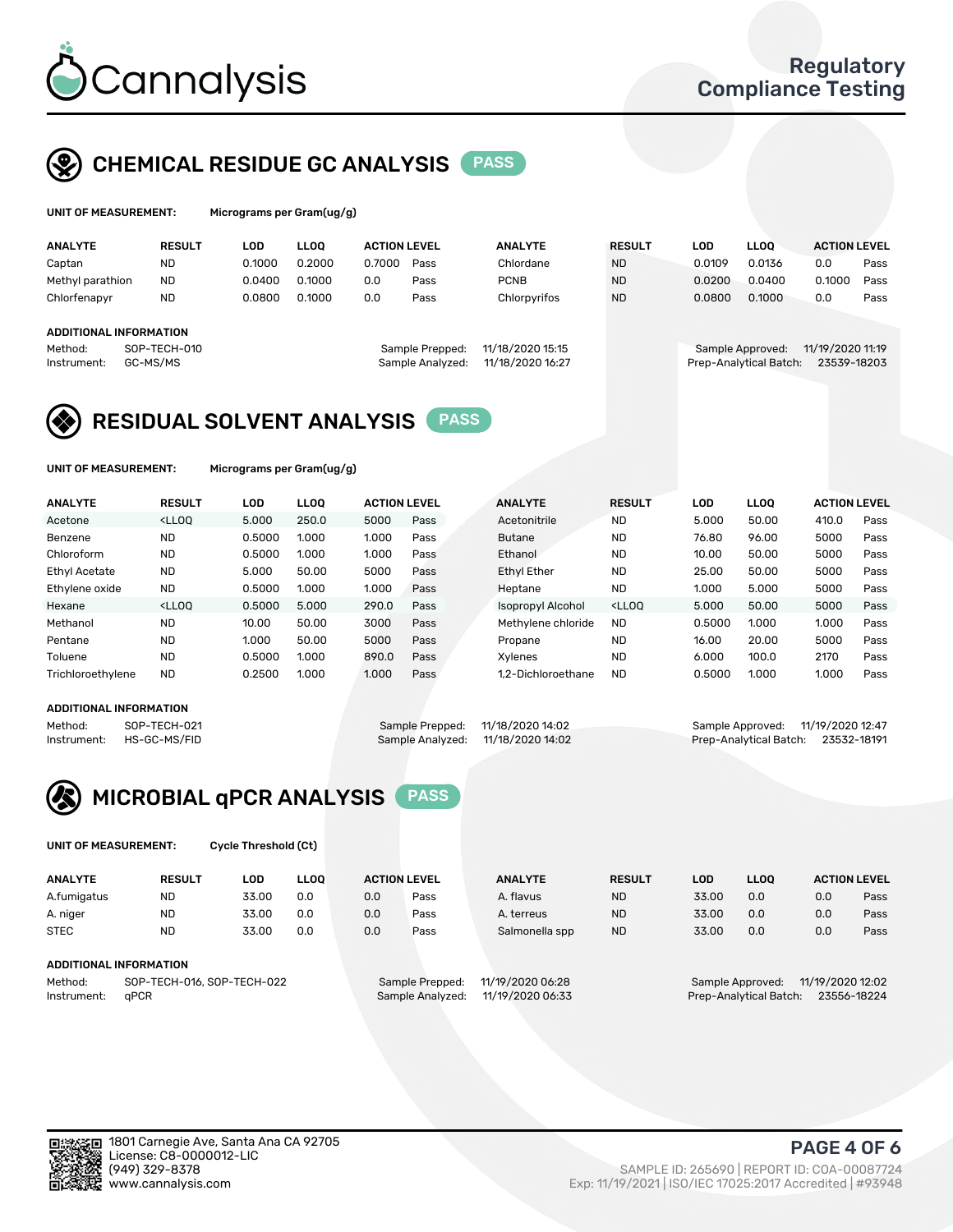



| UNIT OF MEASUREMENT:                                                       |                                                                                                                                                                             | Micrograms per Gram(ug/g) |             |                     |                                     |                                      |               |                  |                        |                                 |      |
|----------------------------------------------------------------------------|-----------------------------------------------------------------------------------------------------------------------------------------------------------------------------|---------------------------|-------------|---------------------|-------------------------------------|--------------------------------------|---------------|------------------|------------------------|---------------------------------|------|
| <b>ANALYTE</b>                                                             | <b>RESULT</b>                                                                                                                                                               | <b>LOD</b>                | <b>LLOO</b> | <b>ACTION LEVEL</b> |                                     | <b>ANALYTE</b>                       | <b>RESULT</b> | <b>LOD</b>       | <b>LLOO</b>            | <b>ACTION LEVEL</b>             |      |
| Arsenic                                                                    | <b>ND</b>                                                                                                                                                                   | 0.0200                    | 0.0500      | 0.2000              | Pass                                | Cadmium                              | $<$ LLOO      | 0.0050           | 0.0500                 | 0.2000                          | Pass |
| Lead                                                                       | <lloo< td=""><td>0.0100</td><td>0.0500</td><td>0.5000</td><td>Pass</td><td>Mercury</td><td><b>ND</b></td><td>0.0030</td><td>0.0500</td><td>0.1000</td><td>Pass</td></lloo<> | 0.0100                    | 0.0500      | 0.5000              | Pass                                | Mercury                              | <b>ND</b>     | 0.0030           | 0.0500                 | 0.1000                          | Pass |
| ADDITIONAL INFORMATION<br>SOP-TECH-013<br>Method:<br>ICP-MS<br>Instrument: |                                                                                                                                                                             |                           |             |                     | Sample Prepped:<br>Sample Analyzed: | 11/18/2020 13:41<br>11/18/2020 13:44 |               | Sample Approved: | Prep-Analytical Batch: | 11/18/2020 18:44<br>23534-18188 |      |
| (美)                                                                        | <b>MYCOTOXINS ANALYSIS</b>                                                                                                                                                  |                           |             |                     |                                     |                                      |               |                  |                        |                                 |      |

| <b>INIT OF MEASHDEMENT</b> |  |  |  |
|----------------------------|--|--|--|

UNIT OF MEASUREMENT: Micrograms per Kilogram(ug/kg)

| <b>ANALYTE</b>          | <b>RESULT</b> | LOD   | <b>LLOO</b> | <b>ACTION LEVEL</b> | <b>ANALYTE</b> | <b>RESULT</b> | LOD   | <b>LLOO</b> | <b>ACTION LEVEL</b> |
|-------------------------|---------------|-------|-------------|---------------------|----------------|---------------|-------|-------------|---------------------|
| Aflatoxin B1            | ND            | 1.000 | 2.000       | N/A                 | Aflatoxin B2   | <b>ND</b>     | 2.000 | 5.000       | N/A                 |
| Aflatoxin G1            | <b>ND</b>     | 2.000 | 5.000       | N/A                 | Aflatoxin G2   | <b>ND</b>     | 2.000 | 5.000       | N/A                 |
| <b>Total Aflatoxins</b> | <b>ND</b>     | 10.00 | 14.00       | 20.00<br>Pass       | Ochratoxin A   | <b>ND</b>     | 1.000 | 2.000       | 20.00<br>Pass       |
|                         |               |       |             |                     |                |               |       |             |                     |
| ADDITIONAL INFORMATION  |               |       |             |                     |                |               |       |             |                     |

#### ADDITIONAL INFORMATION

Method: SOP-TECH-020 Sample Prepped: 11/18/2020 12:23 Sample Approved: 11/19/2020 13:29 Instrument: LC-MS/MS Sample Analyzed: 11/18/2020 12:35 Prep-Analytical Batch: 23522-18187

## FILTH & FOREIGN MATERIAL ANALYSIS PASS

UNIT OF MEASUREMENT: Filth and Foreign Matter (%, #/3g)

| <b>ANALYTE</b>                                              | <b>RESULT</b>          | LOD | <b>LLOO</b> | <b>ACTION LEVEL</b>                 |                                      | <b>ANALYTE</b> | <b>RESULT</b> | LOD                                                    | <b>LLOO</b>      | <b>ACTION LEVEL</b> |      |
|-------------------------------------------------------------|------------------------|-----|-------------|-------------------------------------|--------------------------------------|----------------|---------------|--------------------------------------------------------|------------------|---------------------|------|
| IF RH ME                                                    | <b>ND</b>              | 0.0 | 0.0         | 1.000                               | Pass                                 | <b>IFM</b>     | <b>ND</b>     | 0.0                                                    | 0.0              | 25.00               | Pass |
| Mold                                                        | <b>ND</b>              | 0.0 | 0.0         | 25.00                               | Pass                                 | <b>SSCD</b>    | <b>ND</b>     | 0.0                                                    | 0.0              | 25.00               | Pass |
|                                                             | ADDITIONAL INFORMATION |     |             |                                     |                                      |                |               |                                                        |                  |                     |      |
| Method:<br>SOP-TECH-009<br>Instrument:<br>Visual Inspection |                        |     |             | Sample Prepped:<br>Sample Analyzed: | 11/18/2020 14:50<br>11/18/2020 14:59 |                |               | Sample Approved:<br>Prep-Analytical Batch: 23542-18192 | 11/18/2020 15:09 |                     |      |